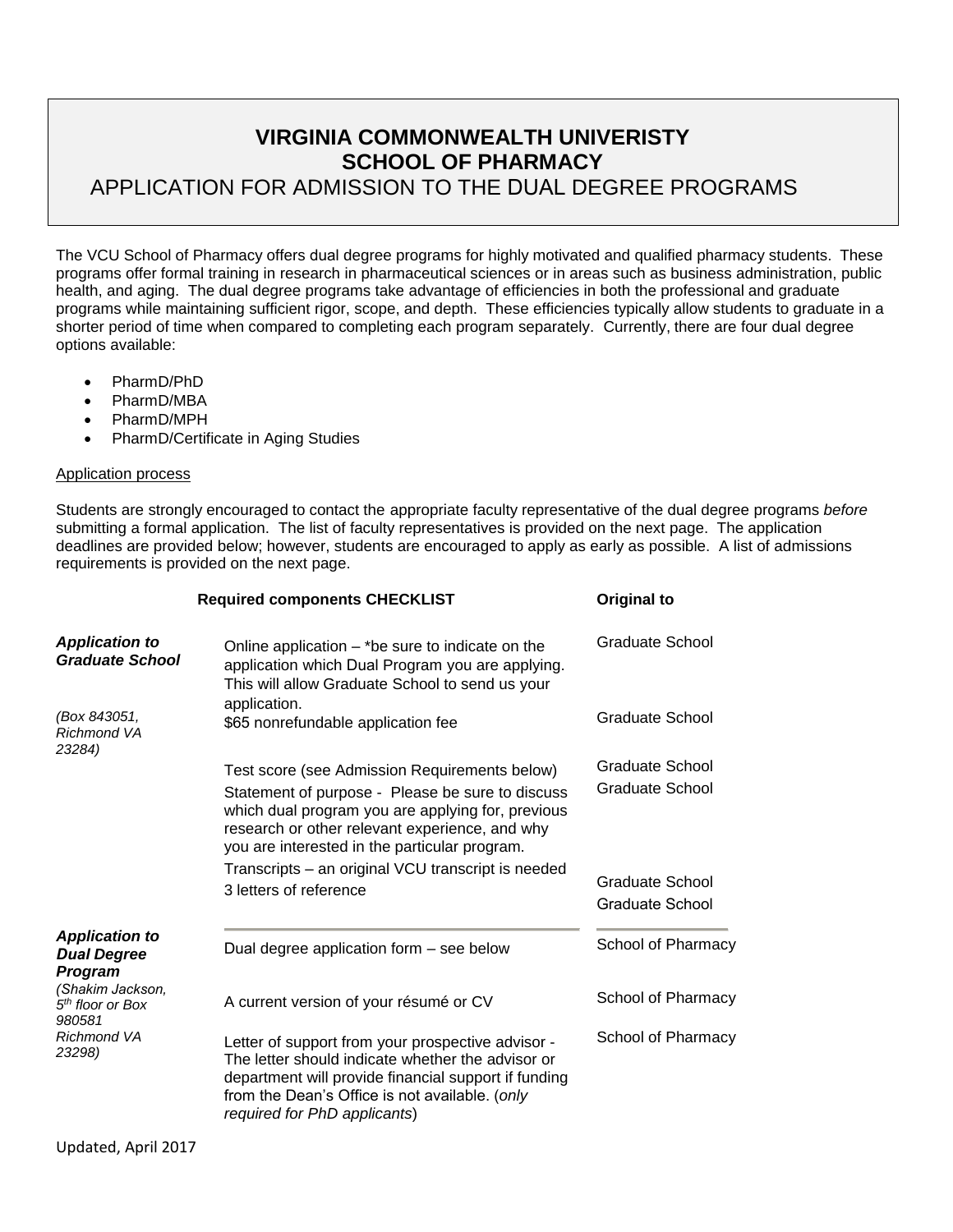All completed application packets consisting of BOTH a completed Dual Degree Program Application and photocopies of required components from the Graduate School application should be submitted directly to Shakim Jackson, Graduate Education Coordinator. Remember that applications must be reviewed first by the School of Pharmacy and then by the respective graduate programs (e.g., business, public health or gerontology), therefore the review process and the final admissions decision may take up to three (3) months. Applications should *not* be submitted directly to the external degree program.

#### **Program Admission Deadlines**

PharmD/PhD **August 1** August 1 **N/A\*** PharmD/MBA **Details and Allie 1** November 1 November 1 November 1 November 1 November 1 November 1 November 1 November 1 November 1 November 1 November 1 November 1 November 1 November 1 November 1 November 1 November 1 No PharmD/MPH **N/A\*** N/A\* N/A\* January 15 N/A\* N/A\* PharmD/Cert. Aging Studies **May 15** May 15 **October 15** October 15

For Fall Semester admission For Spring Semester admission

\*The MPH and PharmD/PhD programs accept students only in the fall semester.

### **Dual Degree Program Subcommittee Chairs**

The chairs of the individual dual degree subcommittees are provided below. Please contact these individuals with any questions related to a specific program.

| PharmD/PhD                    | Dr. Jürgen Venitz<br><b>Professor of Pharmaceutics</b>                               | jvenitz@vcu.edu   |
|-------------------------------|--------------------------------------------------------------------------------------|-------------------|
| PharmD/MBA                    | Dr. David Holdford<br>Professor of Pharmacotherapy and<br>Outcomes Science           | daholdfo@ycu.edu  |
| PharmD/MPH                    | Dr. Amy Pakyz<br>Associate Professor of Pharmacotherapy<br>and Outcomes Science      | apakyz@vcu.edu    |
| PharmD/Cert. in Aging Studies | Dr. Krista Donohoe<br>Assistant Professor of Pharmacotherapy<br>and Outcomes Science | kldonohoe@ycu.edu |

### **Dual Degree Program Admission Requirements**

|                                      | <b>GPA</b> | <b>Test Scores</b> | Other                                                       |
|--------------------------------------|------------|--------------------|-------------------------------------------------------------|
| PharmD/PhD                           | >3.0       | <b>GRE</b>         | BS or equivalent <sup>a</sup> ;                             |
|                                      |            |                    | Research experience;                                        |
|                                      |            |                    | Personal interview with two (2) subcommittee<br>members:    |
|                                      |            |                    | Letter of support and statement about                       |
|                                      |            |                    | financial support from prospective advisor                  |
| PharmD/MBA                           | >3.0       | <b>GMAT</b>        | BS or equivalent <sup>a</sup> ;                             |
|                                      |            |                    | Pre-requisite courses (refer to MBA program<br>information) |
| PharmD/MPH                           | >3.0       | <b>GRE</b>         | BS or equivalent <sup>a</sup>                               |
|                                      |            |                    |                                                             |
| PharmD/Cert. Aging<br><b>Studies</b> | >3.0       | N/A                | BS or equivalent <sup>a</sup>                               |

aBS equivalency can be certified by the VCU School of Pharmacy when a student has earned at least 120 cumulative credit hours at the time of application.